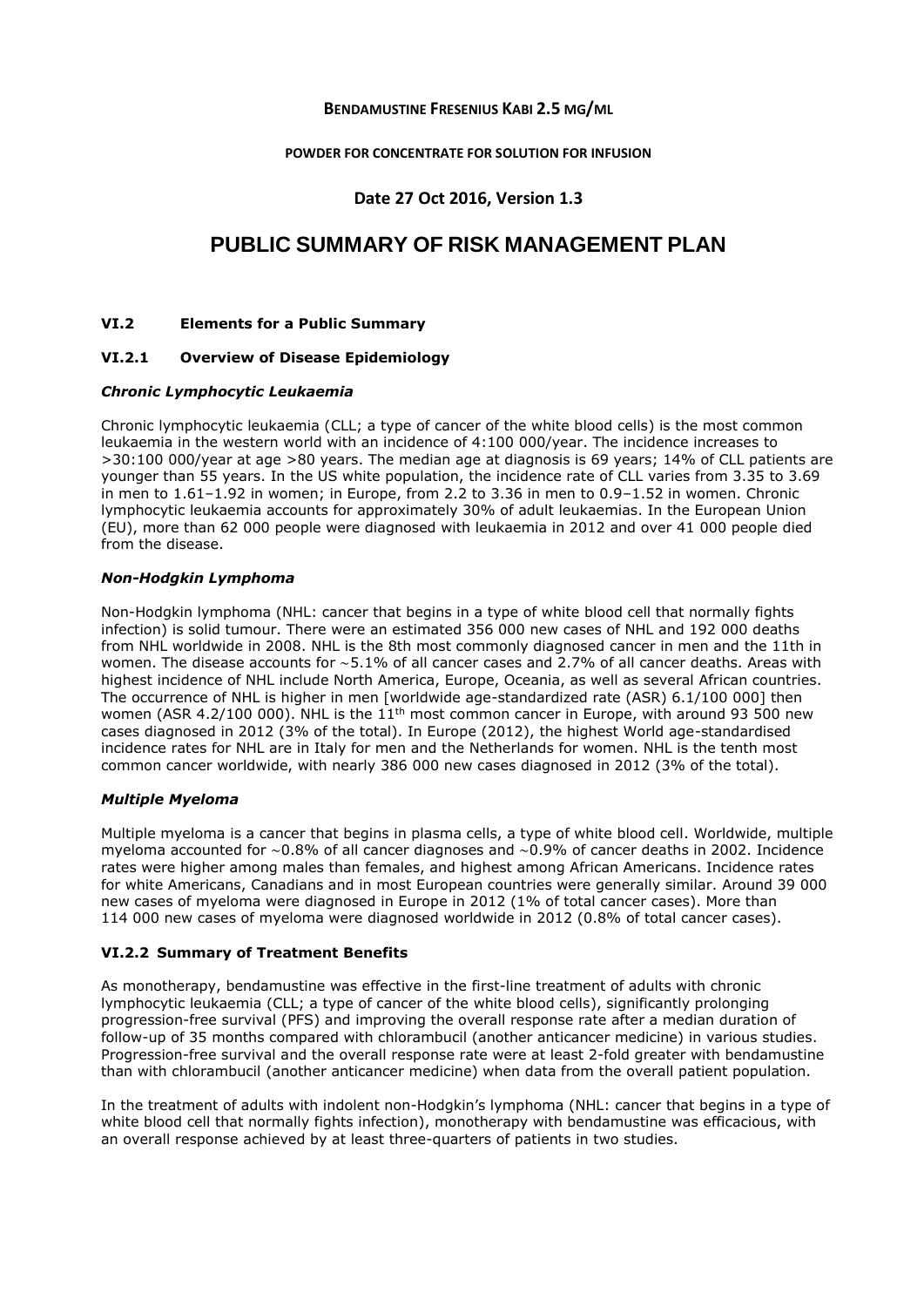Front-line combination therapy with bendamustine plus prednisone (corticosteroids) was significantly more effective than combination therapy with melphalan (another anticancer medicine) plus prednisone in prolonging the time to treatment failure, according to a study in adults with multiple myeloma (MM; is a cancer that begins in plasma cells, a type of white blood cell). Moreover, the benefits of bendamustine plus prednisone appeared to be maintained beyond 30 months, with a retrospective calculation of progression-free survival demonstrating a borderline statistical significance in favour of bendamustine plus prednisone over melphalan plus prednisone.

# **VI.2.3 Unknowns relating to treatment benefits**

Different people respond differently to medication depending on which ethnic group, genetic they come, from their age or genetic background.

Experience with Bendamustine in the use during breast-feeding, use in patients with severe renal impairment and use in Paediatric (children) patients is very limited.

Due to the lack of availability of data Bendamustine should not be used in the pregnancy and lactation. So women of child bearing potential should use contraception.

It is not known whether Bendamustine is excreted in human milk and adverse reactions on the suckling child cannot be excluded. Breast-feeding must be discontinued during Bendamustine therapy.

| <b>Safety Concern</b>                                                                      | What is known                                                                                                                                                                                                                                                                                                                                                                                          | <b>Preventability</b>                                                                                                                                                                                                                                                                                                                                                                                                                                                                                                         |  |  |
|--------------------------------------------------------------------------------------------|--------------------------------------------------------------------------------------------------------------------------------------------------------------------------------------------------------------------------------------------------------------------------------------------------------------------------------------------------------------------------------------------------------|-------------------------------------------------------------------------------------------------------------------------------------------------------------------------------------------------------------------------------------------------------------------------------------------------------------------------------------------------------------------------------------------------------------------------------------------------------------------------------------------------------------------------------|--|--|
| <b>Important Identified Risks</b>                                                          |                                                                                                                                                                                                                                                                                                                                                                                                        |                                                                                                                                                                                                                                                                                                                                                                                                                                                                                                                               |  |  |
| Myelosuppression (decrease in<br>the ability of the bone marrow<br>to produce blood cells) | Reduction in the number of white blood<br>cells may or may not associate with<br>fever (symptoms included frequent<br>infections such as fever, severe chills,<br>sore throat or mouth ulcers) and red<br>blood cells (symptoms included<br>tiredness, headaches, being short of<br>breath when exercising, dizziness and<br>looking pale) have been reported with<br>the use of Bendamustine therapy. | Yes by monitoring of early<br>symptoms. You should inform<br>your doctor immediately if you<br>feel tiredness, headache, chill,<br>fever or any infection.<br>Routine monitoring of blood cell<br>counts is recommended.<br>Your doctor may reduce the<br>dose of Bendamustine if your<br>blood cell count is low.<br>Do not take Bendamustine if<br>you suffer from severe<br>suppression of bone marrow<br>functionality, symptoms may<br>be: extreme tiredness, easy<br>bruising or bleeding,<br>occurrence of infections. |  |  |
| Infections                                                                                 | Your white blood cells may decrease<br>2 to 3 weeks after your treatment.<br>They usually return to normal before<br>your next treatment. White blood cells<br>protect your body by fighting bacteria<br>(germs) that cause infection. When<br>they are low, you are at greater risk<br>of having an infection.                                                                                        | Wash your hands often and<br>always after using the<br>bathroom.<br>Avoid crowds and people who<br>are sick.<br>Call your doctor <i>immediately</i><br>at the first sign of an infection<br>such as fever (over 100°F or<br>38°C by an oral thermometer),<br>chills, cough, or burning when<br>you pass urine.                                                                                                                                                                                                                |  |  |

## **VI.2.4 Summary of safety concerns**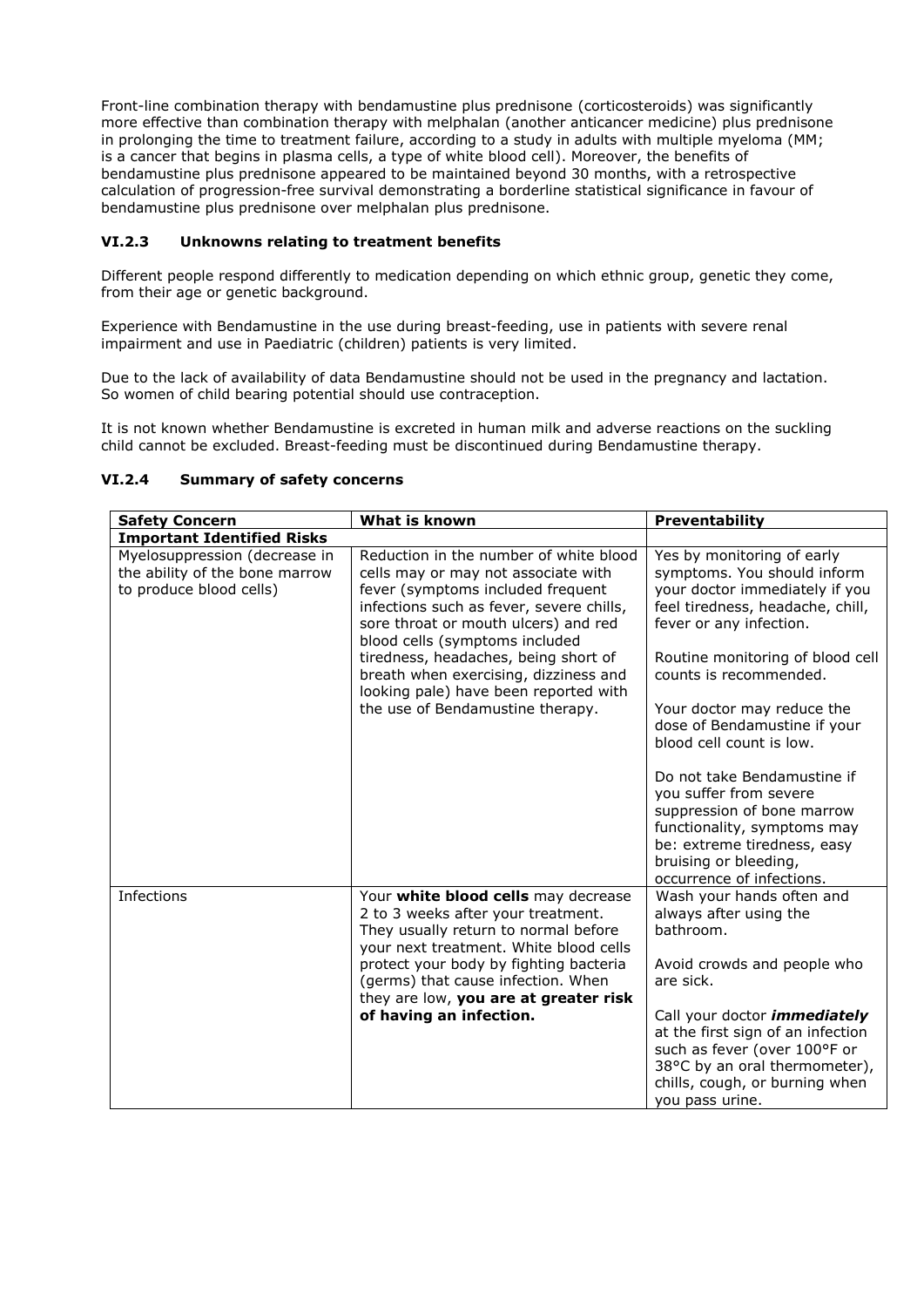| <b>Safety Concern</b>                                                                                                                                                                                               | What is known                                                                                                                                                                                                                                                                                                           | <b>Preventability</b>                                                                                                                                                                                                                               |
|---------------------------------------------------------------------------------------------------------------------------------------------------------------------------------------------------------------------|-------------------------------------------------------------------------------------------------------------------------------------------------------------------------------------------------------------------------------------------------------------------------------------------------------------------------|-----------------------------------------------------------------------------------------------------------------------------------------------------------------------------------------------------------------------------------------------------|
| Serious skin reactions                                                                                                                                                                                              | A number of skin reactions have been<br>reported. These events have included<br>rash, toxic skin reactions and bullous<br>exanthema.                                                                                                                                                                                    | If rash is accompanied by signs<br>of an allergic reaction such as<br>flushing, dizziness, swelling, or<br>breathing problems, call your<br>doctor immediately.                                                                                     |
|                                                                                                                                                                                                                     |                                                                                                                                                                                                                                                                                                                         | If rash gets worse or itching is<br>very irritating, call your doctor.<br>Otherwise, be sure to mention<br>it at your next visit.                                                                                                                   |
| Cardiac disorders (heart related<br>problems)                                                                                                                                                                       | Cardiac dysfunction such as<br>palpitations (feeling that your heart is<br>beating too hard or too fast), angina<br>pectoris (chest pain), arrhythmia<br>(irregular heartbeat), pericardial<br>effusion (accumulation fluid around the<br>heart), tachycardia (heart rate that<br>exceeds the normal range), myocardial | Yes by monitoring of early<br>symptoms. You should inform<br>your doctor immediately if you<br>feeling that your heart is<br>beating too hard or too fast,<br>chest pain etc.<br>The concentration of potassium                                     |
|                                                                                                                                                                                                                     | infarction (heart attack) may occurs.                                                                                                                                                                                                                                                                                   | in the blood must be closely<br>monitored and potassium<br>supplement must be given<br>when $K+ < 3.5$ mEq/l.                                                                                                                                       |
|                                                                                                                                                                                                                     |                                                                                                                                                                                                                                                                                                                         | ECG measurement must be<br>performed.                                                                                                                                                                                                               |
| Tumour lysis syndrome<br>(oncologic emergency that is<br>caused by massive tumor cell<br>lysis with the release of large<br>amounts of potassium,<br>phosphate, and nucleic acids<br>into the systemic circulation) | Bendamustine treatment may cause<br>the rapid breakdown of lymphoma<br>cells, which may lead to abnormalities<br>in the blood.<br>The onset tends to be within 48 hours<br>of the first dose of Bendamustine and,<br>without intervention, may lead to<br>acute renal (kidney) failure and death.                       | Your doctor will tell you if you<br>are at risk. You should be given<br>a kidney-protective medicine<br>called allopurinol for the first<br>cycle of treatment, and your<br>doctor may do additional blood<br>tests to monitor this side<br>effect. |
|                                                                                                                                                                                                                     |                                                                                                                                                                                                                                                                                                                         | Adequate volume status and<br>close monitoring of blood<br>chemistry, particularly<br>potassium and uric acid levels<br>is recommended.                                                                                                             |
| Drug hypersensitivity                                                                                                                                                                                               | Anaphylactic reaction, anaphylactoid<br>reaction and anaphylactic shock may<br>occur with Bendamustine therapy.                                                                                                                                                                                                         | Yes by monitoring of early<br>symptoms. Tell doctor<br>immediately if you notice signs<br>of allergic reaction or<br>hypersensitivity.                                                                                                              |
|                                                                                                                                                                                                                     |                                                                                                                                                                                                                                                                                                                         | Do not take Bendamustine if<br>you are allergic to<br>Bendamustine or any of the<br>other ingredients of this<br>medicine.                                                                                                                          |

# **Important potential risks**

| <b>Risk</b>     | What is known (Including reason why it is considered a potential<br>risk)                                                                                                                                                                                                    |
|-----------------|------------------------------------------------------------------------------------------------------------------------------------------------------------------------------------------------------------------------------------------------------------------------------|
| Renal toxicity  | On the basis of pharmacokinetic data, no dose adjustment is necessary<br>in patients with a creatinine clearance of $> 10$ ml/min. Experience in<br>patients with severe renal impairment is limited.                                                                        |
| Hepatic failure | On the basis of pharmacokinetic data, no dose adjustment is necessary<br>in patients with mild hepatic impairment (serum bilirubin $<$ 1.2 mg/dl).<br>A 30% dose reduction is recommended in patients with moderate<br>hepatic impairment (serum bilirubin 1.2 - 3.0 mg/dl). |